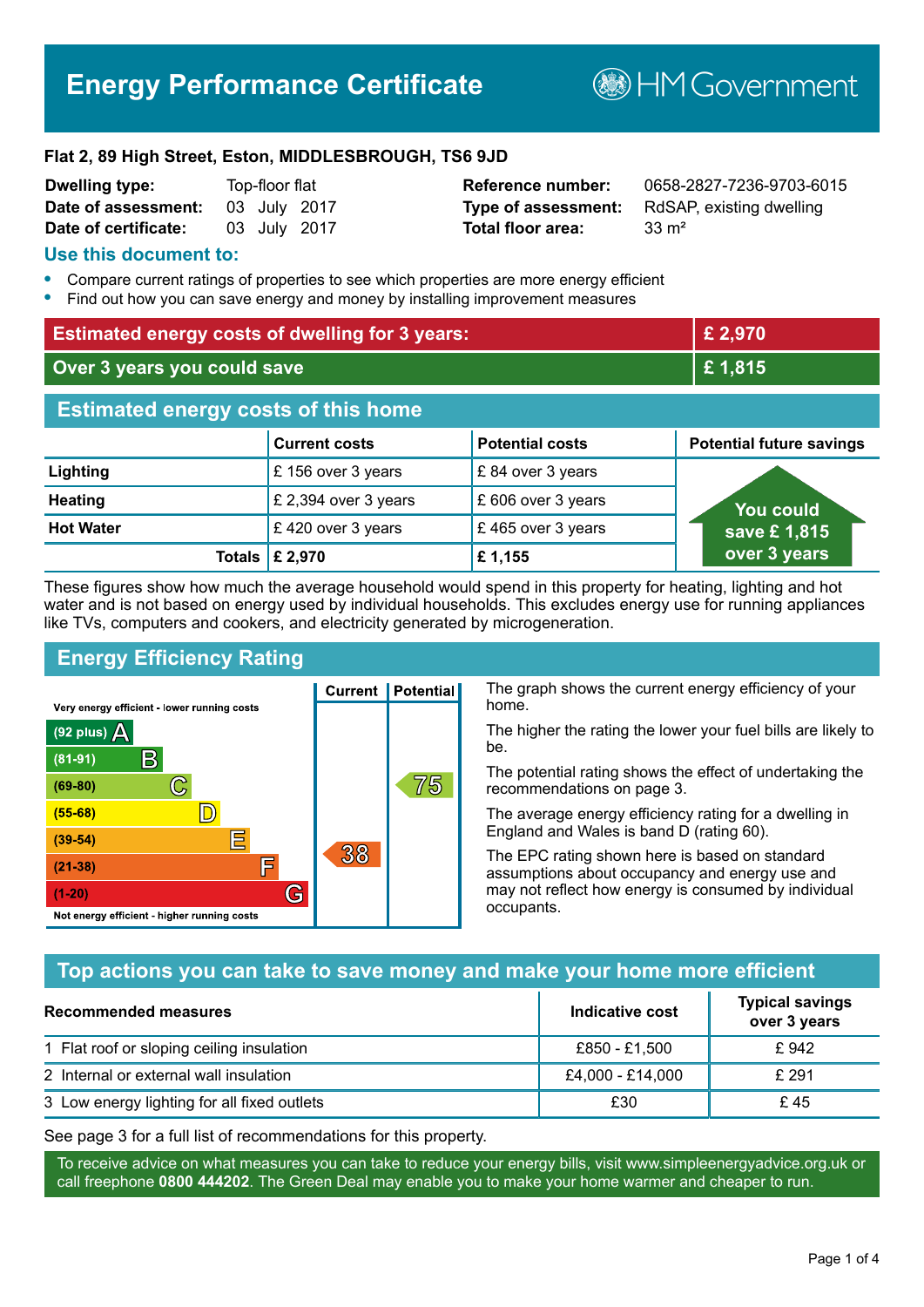**Energy Performance Certificate**

### **Summary of this home's energy performance related features**

| <b>Element</b>        | <b>Description</b>                                   | <b>Energy Efficiency</b> |
|-----------------------|------------------------------------------------------|--------------------------|
| Walls                 | Timber frame, as built, partial insulation (assumed) | ★★★☆☆                    |
|                       | Solid brick, as built, no insulation (assumed)       | ★★☆☆☆                    |
| Roof                  | Flat, limited insulation (assumed)                   | $\star$ * * * *          |
| Floor                 | (another dwelling below)                             |                          |
| <b>Windows</b>        | Fully double glazed                                  | ★★★☆☆                    |
| Main heating          | Room heaters, electric                               | ★☆☆☆☆                    |
| Main heating controls | No thermostatic control of room temperature          | ★★☆☆☆                    |
| Secondary heating     | None                                                 |                          |
| Hot water             | Electric instantaneous at point of use               | ★☆☆☆☆                    |
| Lighting              | No low energy lighting                               | ★☆☆☆☆                    |

Current primary energy use per square metre of floor area: 586 kWh/m² per year

The assessment does not take into consideration the physical condition of any element. 'Assumed' means that the insulation could not be inspected and an assumption has been made in the methodology based on age and type of construction.

#### **Low and zero carbon energy sources**

Low and zero carbon energy sources are sources of energy that release either very little or no carbon dioxide into the atmosphere when they are used. Installing these sources may help reduce energy bills as well as cutting carbon. There are none provided for this home.

# **Your home's heat demand**

For most homes, the vast majority of energy costs derive from heating the home. Where applicable, this table shows the energy that could be saved in this property by insulating the loft and walls, based on typical energy use (shown within brackets as it is a reduction in energy use).

| <b>Heat demand</b>           | <b>Existing dwelling</b> | Impact of loft<br>insulation | Impact of cavity<br>wall insulation | Impact of solid<br>wall insulation |
|------------------------------|--------------------------|------------------------------|-------------------------------------|------------------------------------|
| Space heating (kWh per year) | 5.080                    | N/A                          | N/A                                 | (544)                              |
| Water heating (kWh per year) | 894                      |                              |                                     |                                    |

You could receive Renewable Heat Incentive (RHI) payments and help reduce carbon emissions by replacing your existing heating system with one that generates renewable heat, subject to meeting minimum energy efficiency requirements. The estimated energy required for space and water heating will form the basis of the payments. For more information, search for the domestic RHI on the www.gov.uk website.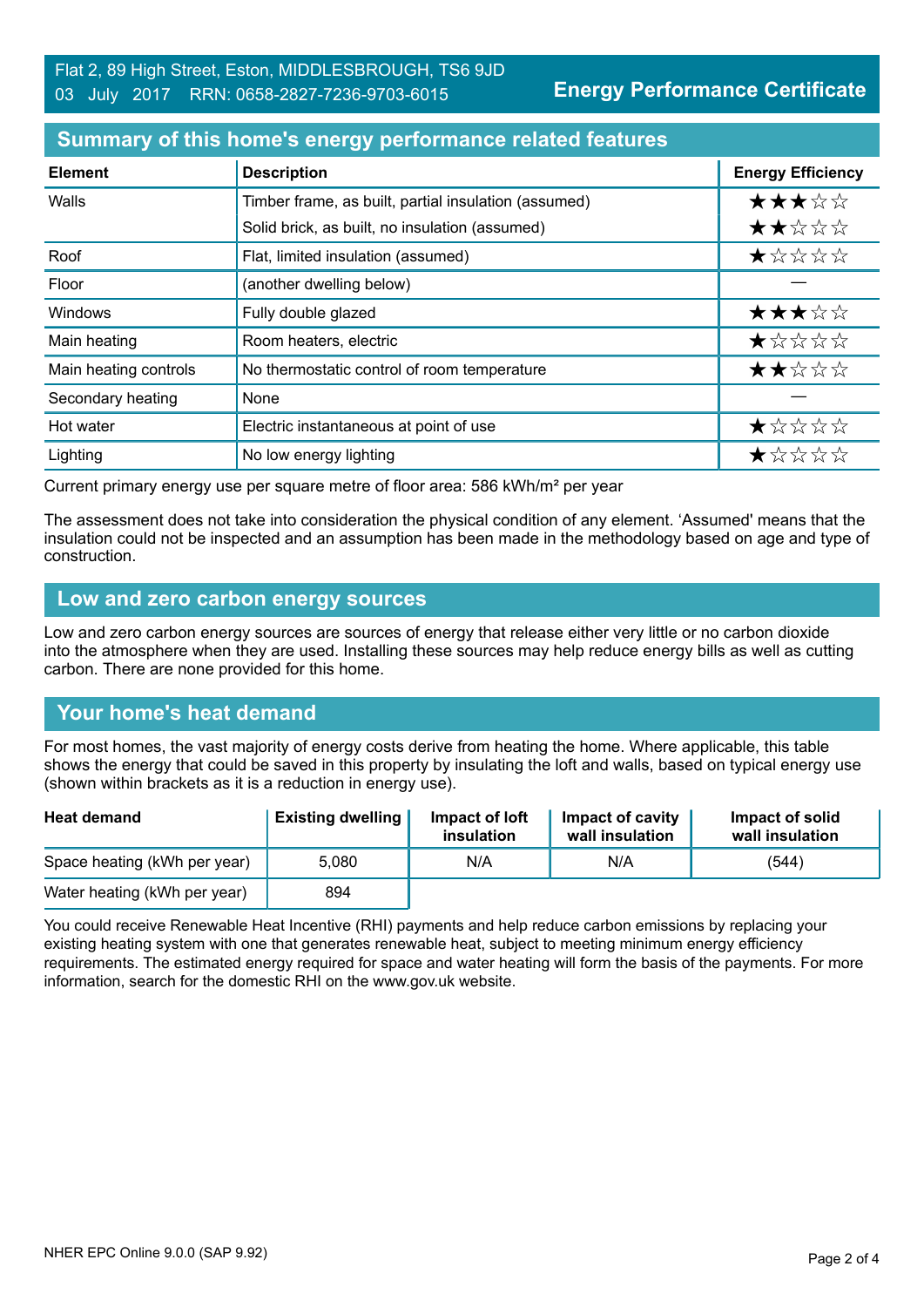#### Flat 2, 89 High Street, Eston, MIDDLESBROUGH, TS6 9JD 03 July 2017 RRN: 0658-2827-7236-9703-6015

### **Recommendations**

The measures below will improve the energy performance of your dwelling. The performance ratings after improvements listed below are cumulative; that is, they assume the improvements have been installed in the order that they appear in the table. To receive advice on what measures you can take to reduce your energy bills, visit www.simpleenergyadvice.org.uk or call freephone 0800 444202. Before installing measures, you should make sure you have secured the appropriate permissions, where necessary. Such permissions might include permission from your landlord (if you are a tenant) or approval under Building Regulations for certain types of work.

| <b>Recommended measures</b>               | <b>Indicative cost</b> | <b>Typical savings</b><br>per year | <b>Rating after</b><br>improvement |
|-------------------------------------------|------------------------|------------------------------------|------------------------------------|
| Flat roof or sloping ceiling insulation   | £850 - £1,500          | £ 314                              | <b>D57</b>                         |
| Internal or external wall insulation      | £4,000 - £14,000       | £97                                | <b>D64</b>                         |
| Low energy lighting for all fixed outlets | £30                    | £15                                | <b>D64</b>                         |
| High heat retention storage heaters       | £1,200 - £1,800        | £179                               | C75                                |

### **Alternative measures**

There are alternative measures below which you could also consider for your home.

- **•** Biomass boiler (Exempted Appliance if in Smoke Control Area)
- **•** Air or ground source heat pump

# **Financial Support and the Green Deal**

Green Deal Finance allows you to pay for some of the cost of your improvements in instalments under a Green Deal Plan (note that this is a credit agreement, but with instalments being added to the electricity bill for the property). The availability of a Green Deal Plan will depend upon your financial circumstances. There is a limit to how much Green Deal Finance can be used, which is determined by how much energy the improvements are estimated to **save** for a 'typical household'.

You may also be able to obtain support towards repairs or replacements of heating systems and/or basic insulation measures under the ECO scheme, provided that you are in receipt of qualifying benefits or tax credits. To learn more about this scheme and the rules about eligibility, visit www.simpleenergyadvice.org.uk or call freephone **0800 444202** for England and Wales.